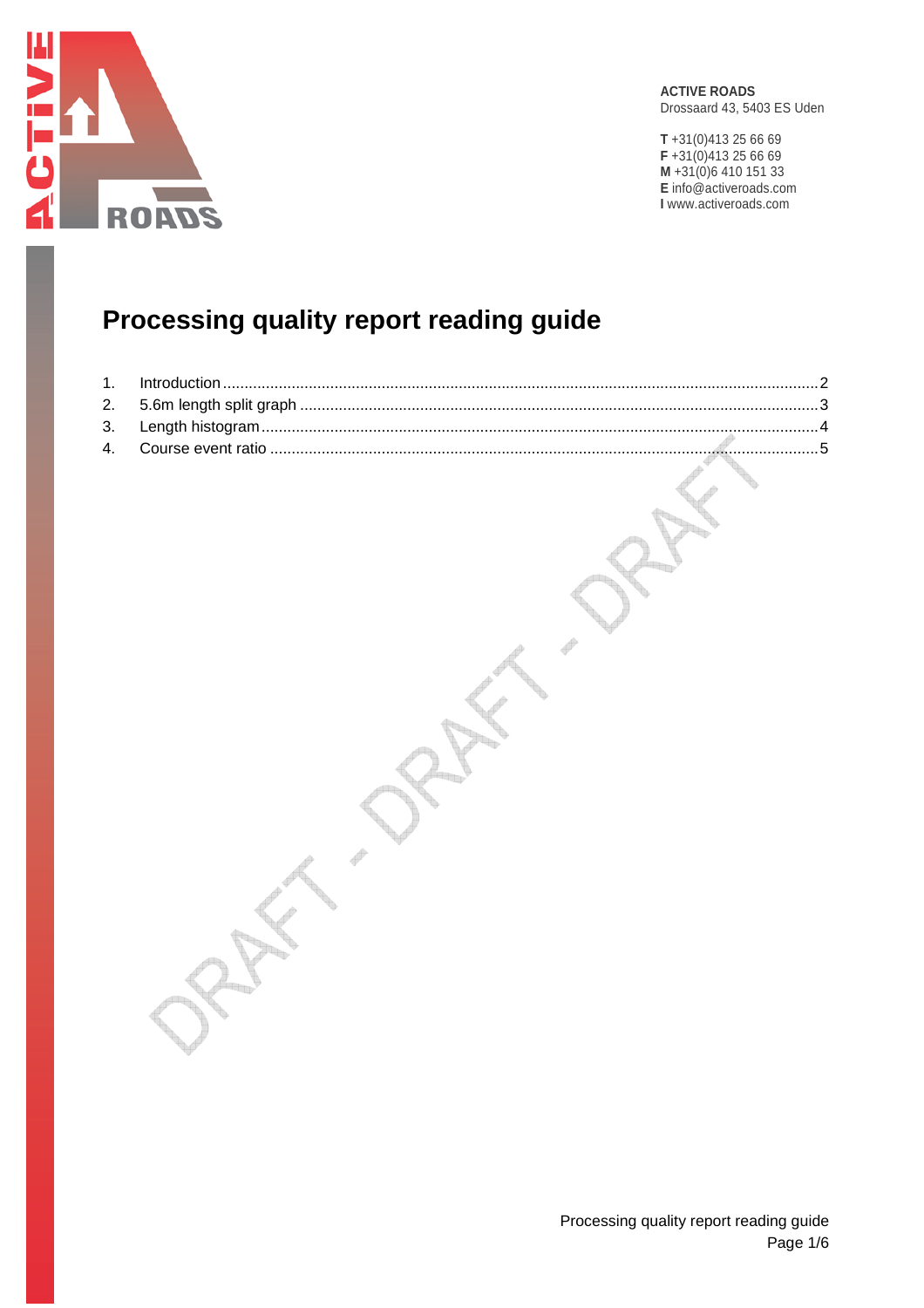## **1. Introduction**

One of the deliverables of traffic measurements with DataTubes is a processing quality report. DataTubes are stand-alone detectors that are used as a cluster for measuring traffic. During the measurement there is no communication or such between the detectors so each is fully independent. At the end of the measurement the data captured by each DataTube is processed and combined in to traffic measurements.

By analyzing the data provided by each DataTube in the cluster and some key traffic parameters the quality of the source data and processing algorithms can be validated.

Just like any other measurement system, also the DataTube isn't perfect. With this quality report the customer can judge the quality and temporary drops in performance. Active Roads uses the same report to find the cases where performance can be further improved.

The quality report is an automatically generated document that contains graphs without any explanation. For all systems there are locations and moments where measurements are performed perfectly but under some conditions that may only appear for a few hours performance may drop. For this reason the document contains data for the entire measurement period as well for each day and each lane.

Processing of the raw data can be divided into a number of independent steps:

- Reconstructing an very accurate clock for each DataTube
- Build a list of all vehicle detections per DataTube individually (course events)
- Merge course events for all DataTubes per cluster into 'traffic events'
- Analyze each 'traffic event' to determine speed, vehicle length and optionally type

Some graphs are 100% black box: they are fully independent of the type of measurement and could also be used for other traffic detectors for comparison. The data they show is bases on the final traffic measured. Other graphs are based on key performance indicators that are reported during processing. These key performance indicators are based on comparing the results of the different steps mentioned above.

This document is a reading guide to interpret these graphs and assure that the measurement has been executed up to standard and find any moments where the performance was less then ideal.

More details on traffic measurements with DataTubes and the processing can be found in "Operational principle of DataTubes for traffic measurements.pdf"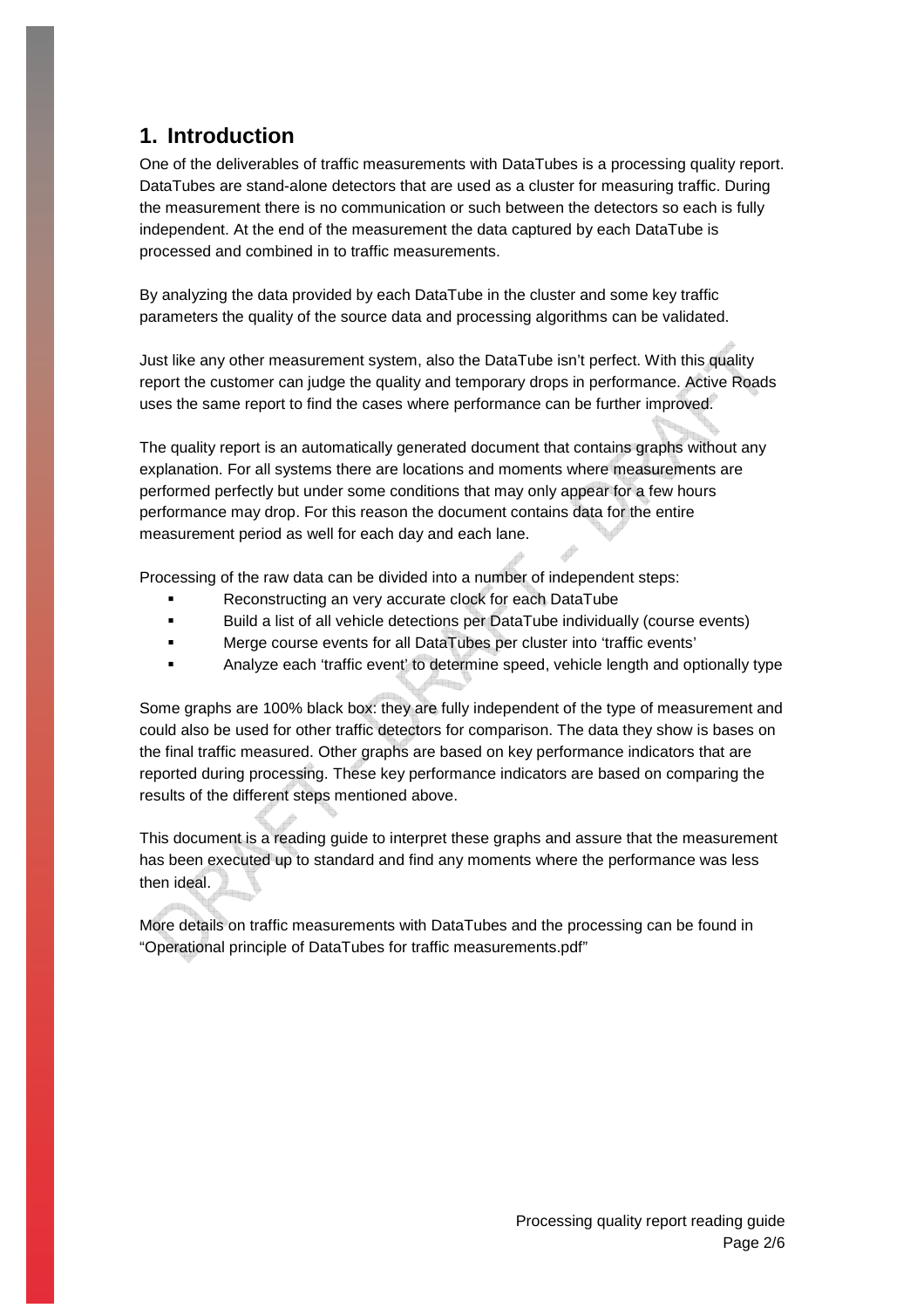## **2. 5.6m length split graph**

The length split graph is a black box quality graph that is based on final results and can also be done for other detector types. The graph shows the measured intensity per 15 minutes for each day of the week. All weekdays are plot in the same graph.

Per day 2 lines are plotted: the total number of vehicles and the number of vehicles longer then 5.6m.



The graph above shows a typical perfect result. The graph shows 3 colors so the data is measured for 3 days. For normal traffic conditions the intensities will be roughly the same so the lines should overlap. If they do deviate from each other, this can be caused by actual traffic volume or an indication that there is something wrong with the measurement.



00:00 02:00 02:00 03:00 04:00 05:00 06:00 07:00 06:00 10:00 11:00 12:00 13:00 14:00 15:00 16:00 17:00 18:00 19:00 21:00 21:00 23:00 24:00 24:00 24:00 24:00 25:00 25:00 25:00 25:00 25:00 25:00 25:00 25:00 25:00 25:00 25:00 2

Nearly all passenger cars are shorter then 5.6m while all busses and trucks are longer. These typically only represent a small portion of the traffic volume. For each day also the number of vehicles longer then 5.6m is plot. If everything is fine this should be a line somewhere in the bottom of the graph.

In the example above there is clearly something happening at 23-11-2012. The total traffic volume is typical, however the amount of long vehicles detected is high. This is an indication that the length detection has a problem at this moment.



The graph above shows a strange effect in the blue line. This is however a normal case: the measurement for 27-11-2012 stops at 10:00.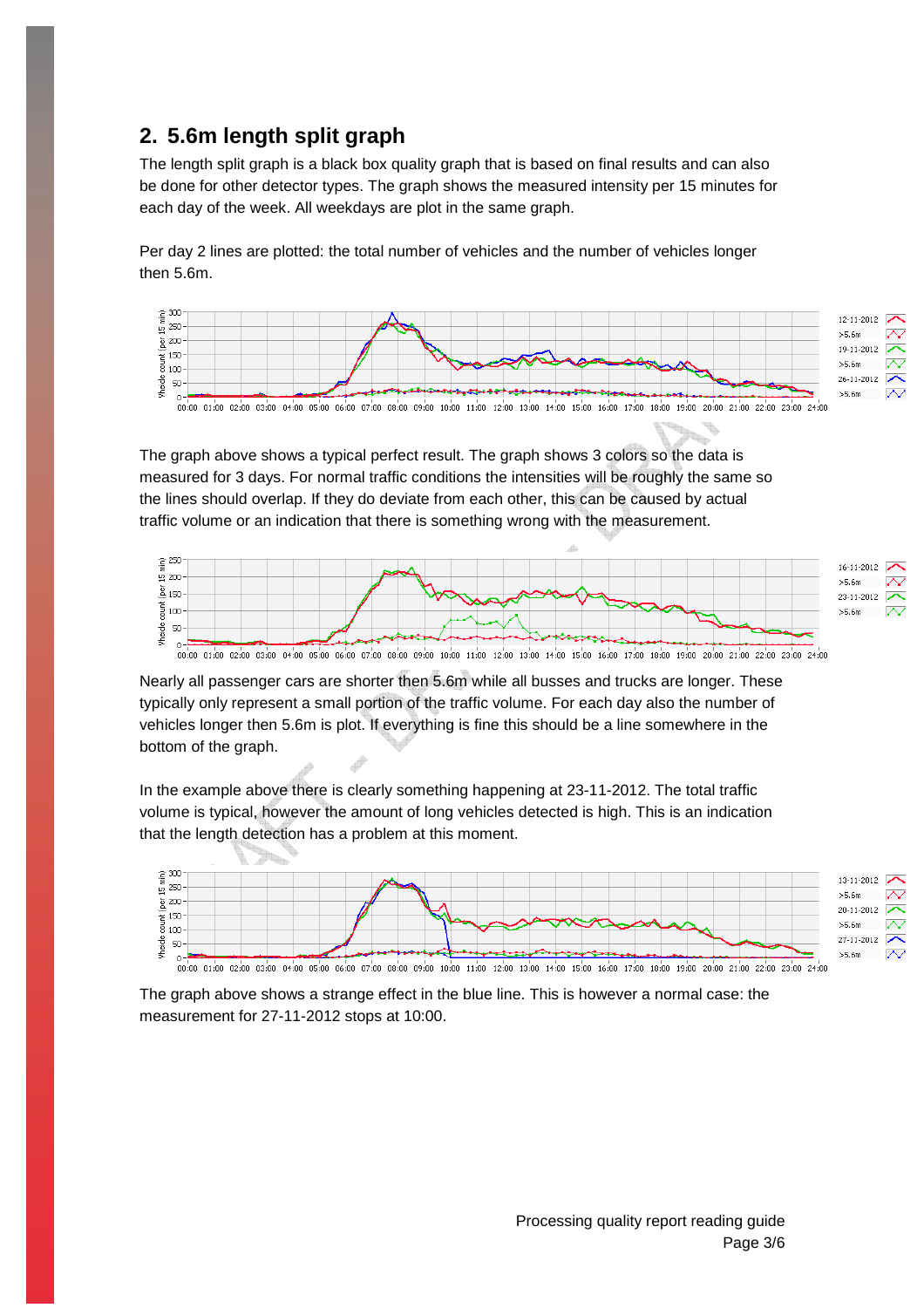#### **3. Length histogram**

The length split graph is a black box quality graph that is based on final results and can also be done for other detector types. The histogram is split into two graphs where all detected vehicles are plot by a length bin. The vertical axis is logarithmic to give a good representation of all vehicle types.

The left graph is dedicated for passenger car sized vehicles and has a bin size of 4cm. The right graph is for all vehicle types and has a length bin of 25cm.

Just as with the '5.6m length split graph' the data is plot per weekday. The main purpose for these graphs is to determine the length is measured accurately and has no drift during the measurement. The clock of the DataTubes could drift outside the accurate region after which the detected speed would get an error. As length is calculated based on speed this would also result in a drift of vehicle length. Of course it can be expected that the vehicle length distribution at a certain location will not change.



The graph above shows an ideal case: The graphs line up and no drift and even the distribution of long vehicles remains the same.



The graph above shows that for 24-11-2012 the accuracy of the system is still good: the peak didn't move. However the tail for vehicles in the range 6-10m has increased a factor 10. This is a sign of an issue with the measurement.



The final graph shows a blue line that is lower then the typical lines. This is good as this again is the day that the measurement was stopped at 10:00 so the total intensity an thus the count per bin was less.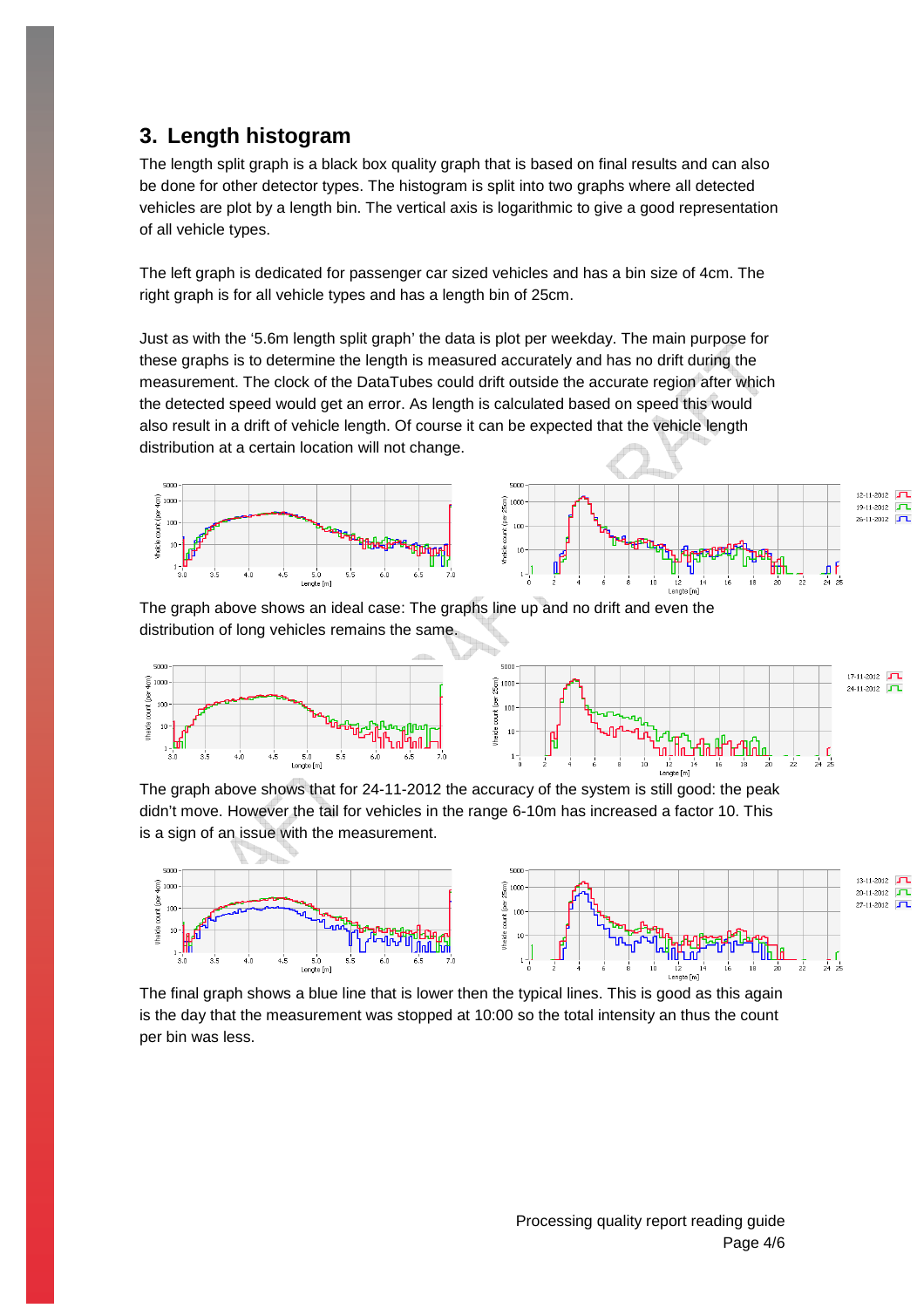#### **4. Course event ratio**

The course event ratio graphs are specific for DataTube measurements. Traffic measurements are done with a cluster of fully independent detectors. One of the first steps during processing is to generate a list of detected vehicles per DataTube. These individual detections are then combined into traffic events for the whole cluster.

In the ideal case the number of detections per DataTube in the cluster (course events) is the same for all DataTubes and the same for all traffic events reported after processing. In reality each detector will have false positives (vehicle not detected), false negatives (detection registered but there was no vehicle), combined detections (vehicles close to each other become one detection), split detections (single vehicle becomes multiple detections) and even missed detections (vehicle passes only over some DataTubes in the cluster).

As a result each DataTube will have a slightly different number of course events and the reported traffic events may also be different. The closer these counts are together, the more accurate the measurement.



The graph above shows an ideal case. The course events are plot as a band (min/max) and there median (most common count). The traffic events are plot as a dashed red line on top of this. As can be seen all lines overlap so the intensities are very accurate.



The second graph shows a situation that is a little less accurate, especially between 7:00 and 9:00. The band between minimum and maximum number of course event counts can be seen. The median for course events is in the top and not in the middle of the band so this indicates that probably one detector report less course events.

The red-dashed line that is the number of traffic events in the final data is even less then the median (about 85%). This indicates that for this period the reported intensity is likely to be 85% of the actual situation.

This example shows how Active Roads uses the quality report to find issues and validates improvements. It is clear that the reported number of traffic is less then the actual case. As the DataTubes store raw sensor data the detection of course events can be improved (so the one that reports to little is correct). It is also possible to improve the traffic event detection algorithm so that it can handle a low-performing cluster better, so the red line matches the median.